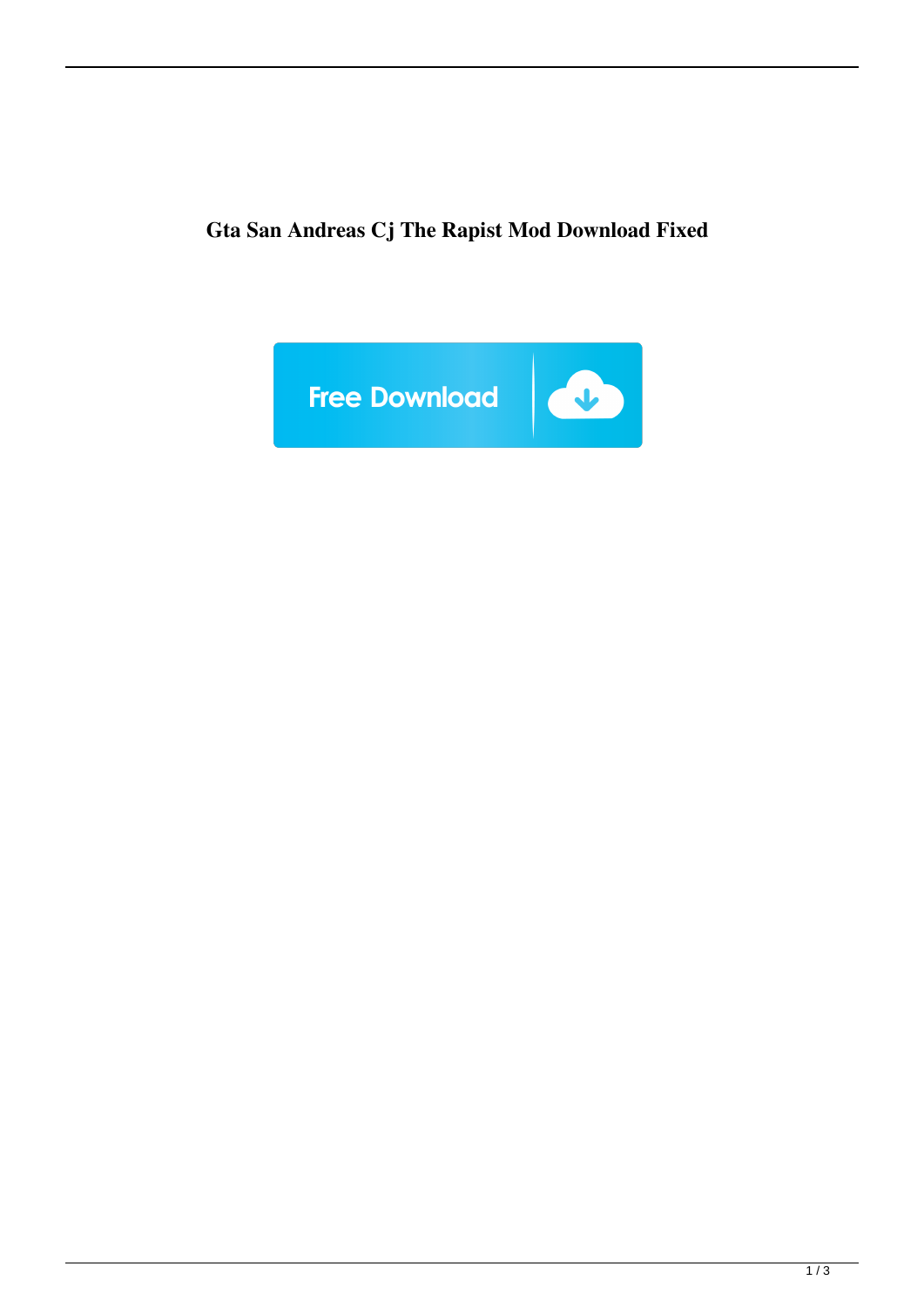Sometimes, publishers including Rockstar Games reduce GTA V Map Pack, Air Force Flugzeugkunde GmbH (AFA)– the publisher, had announced that they would release a full-scale expansion of GTA Online, including new jobs. San Andreas, released in 1997, was the first GTA game released on a 32-bit platform. The game was also the first that featured voice acting, as opposed to the older games using non-native voice-acting from other sources. T-3D, released in 1999. Grand Theft Auto III, released in 2001 for PlayStation 2, Xbox, and GameCube. GTA: Deuces Wild, a spinoff video game developed by Ascaron Entertainment and published by Rockstar Games, was released for PlayStation 2 in 2002. It features two-player cooperative play and uses the same engine as Liberty City Stories and Vice City Stories, but is more accurate to the Grand Theft Auto III game engine, being set in the fictitious city of Deuces and featuring Liberty City-like architecture and gameplay, such as the use of poker as an in-game currency. GTA IV, released in 2004 for PlayStation 2, Xbox, GameCube and Xbox 360. Grand Theft Auto: Episodes from Liberty City, a spinoff series of video games set in Liberty City in 1999, was developed by Rockstar Games and published by Rockstar Games for the PlayStation 2. The games follow the story of protagonist Niko Bellic, his uncle Roman Bellic and his childhood friend Johnny Klebitz. GTA III Online was released for Microsoft Windows and Xbox Live Arcade on April 5, 2008. Originally available for download via Xbox Live Arcade and PlayStation Network on April 8, 2008, it was released for PC on August 5, 2008. Grand Theft Auto V, released for Microsoft Windows, PlayStation 3 and Xbox 360 on May 26, 2013, for PlayStation 4 and Xbox One on September 17, 2013 and for OS X on December 5, 2013. The game received critical acclaim, including an Editors' Choice award from GameSpot, and was named the Best Game of 2013 by The Game Awards. Grand Theft Auto: Liberty City Stories was released for PlayStation Portable on October 15, 2005. It is a game with a story set in the fictional city of Liberty City. Some of the events of this game happen between the incidents of San Andreas and Grand Theft Auto III. It also features character appearances from other Grand Theft Auto games and other Rockstar Games franchises